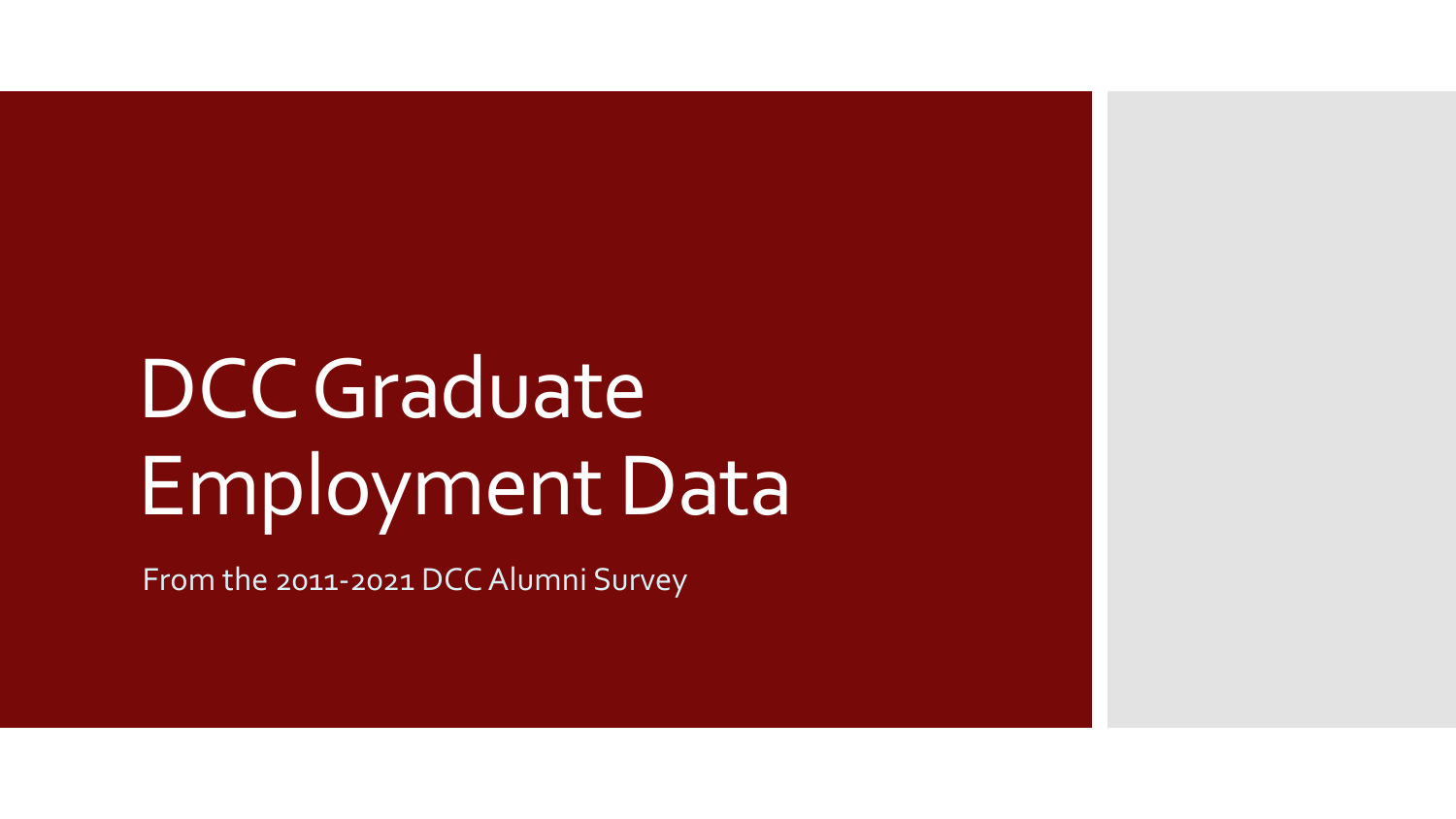## 2011-2021 Survey Details

470 Graduates from 2011-2021 176 Survey Responses

37% Response Rate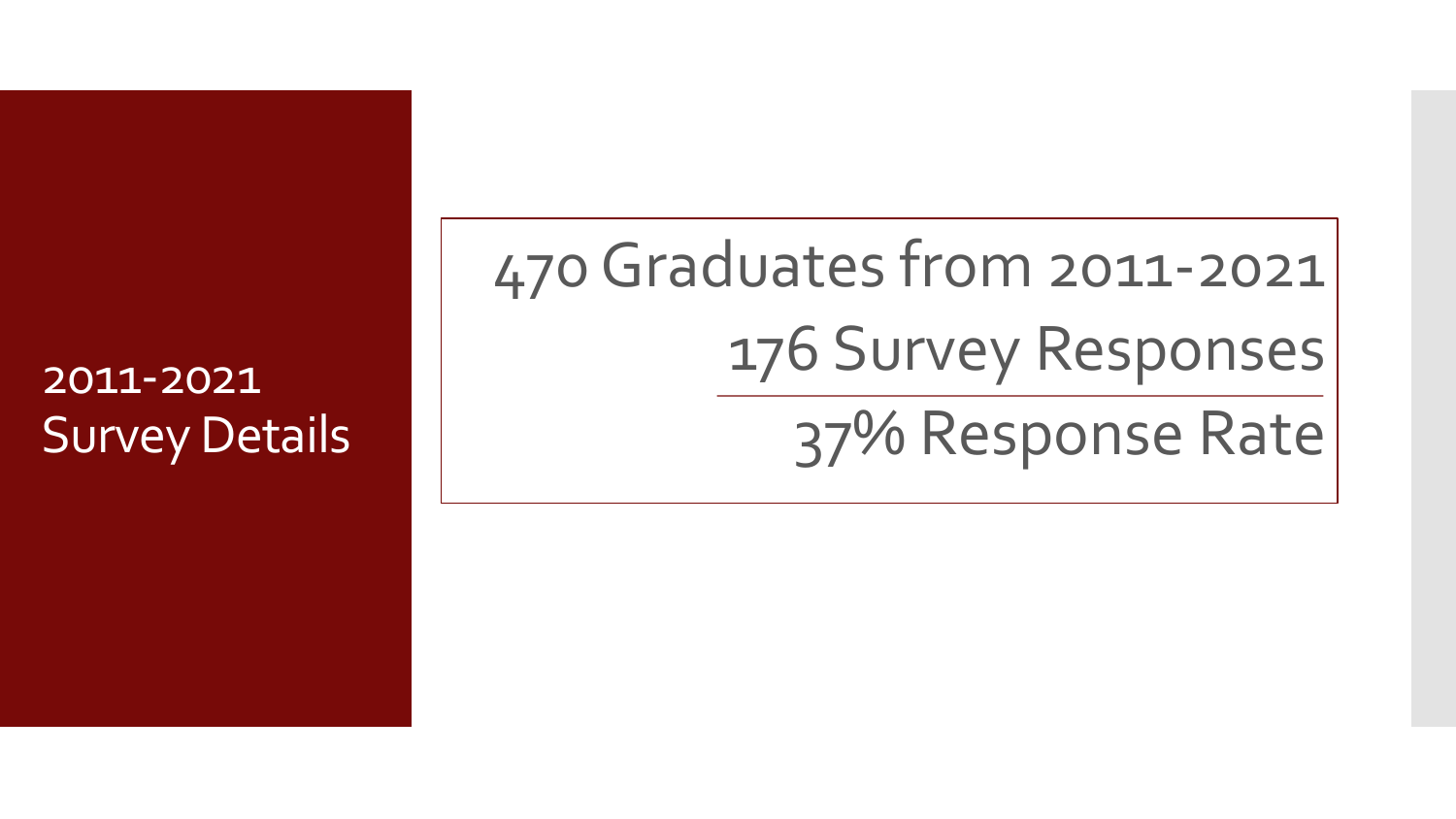## 2011-2021 Survey Details

#### What Year Did You Graduate?

| <b>Answer Choices</b> |  |        | Responses |  |
|-----------------------|--|--------|-----------|--|
| 2021                  |  | 11.11% | 16        |  |
| 2020                  |  | 8.33%  | 12        |  |
| 2019                  |  | 9.03%  | 13        |  |
| 2018                  |  | 6.25%  | 9         |  |
| 2017                  |  | 8.33%  | 12        |  |
| 2016                  |  | 9.72%  | 14        |  |
| 2015                  |  | 7.64%  | 11        |  |
| 2014                  |  | 11.81% | 17        |  |
| 2013                  |  | 9.03%  | 13        |  |
| 2012                  |  | 6.94%  | 10        |  |
| 2011                  |  | 11.81% | 17        |  |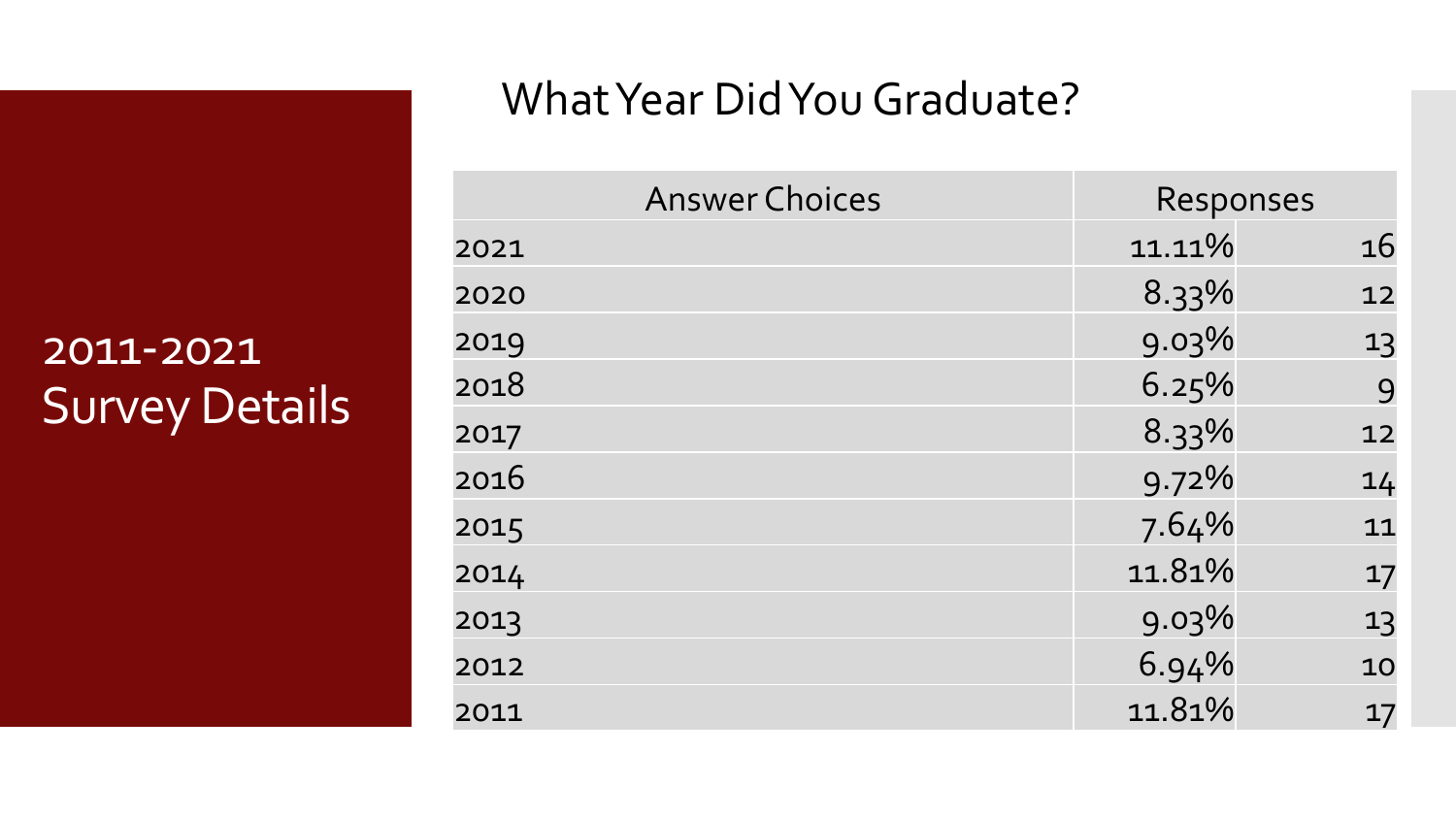job in 6 months or less

 $\checkmark$  10% did not pursue a job  $\sqrt{6.8\% \text{ went}}$ to graduate school

### ü **How long did it take to get your first job after graduation?** 75% had a

| <b>ANSWER CHOICES</b>                                    | <b>RESPONSES</b> |     |
|----------------------------------------------------------|------------------|-----|
| I had a job secured before I graduated                   | 49.43%           | 87  |
| 3 months or less                                         | 15.34%           | 27  |
| 6 months or less                                         | 10.23%           | 18  |
| 9 months or less                                         | 1.70%            | 3   |
| More than 9 months                                       | 6.25%            | 11  |
| I chose not to pursue a job immediately after graduating | 10.23%           | 18  |
| I chose to go directly to graduate school                | 6.82%            | 12  |
| <b>TOTAL</b>                                             |                  | 176 |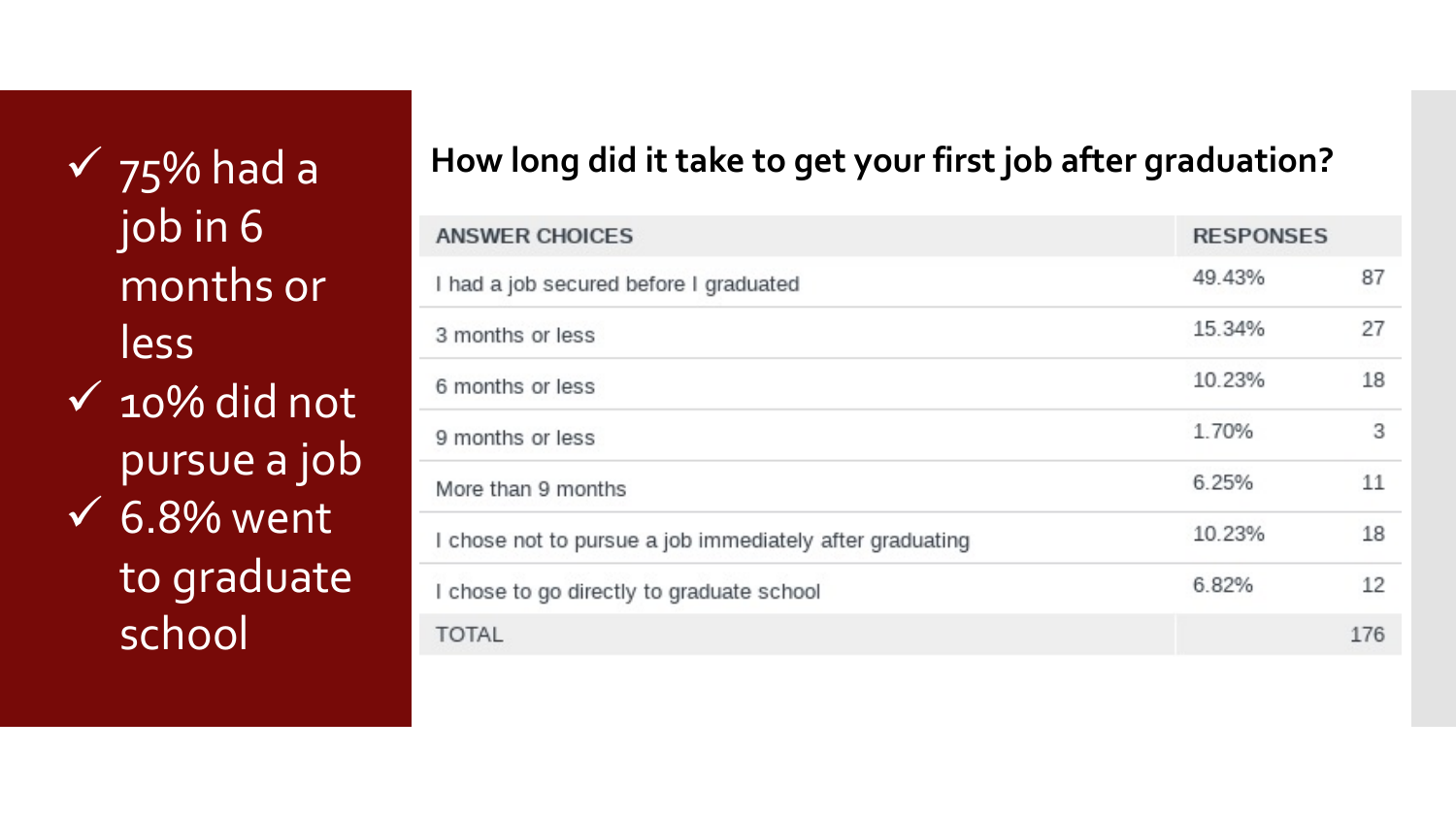those who sought jobs found them in their field of study.  $\sqrt{78\%}$  chose full-time jobs

ü Over 50% of **Was the job related to your field of study at DCC?**

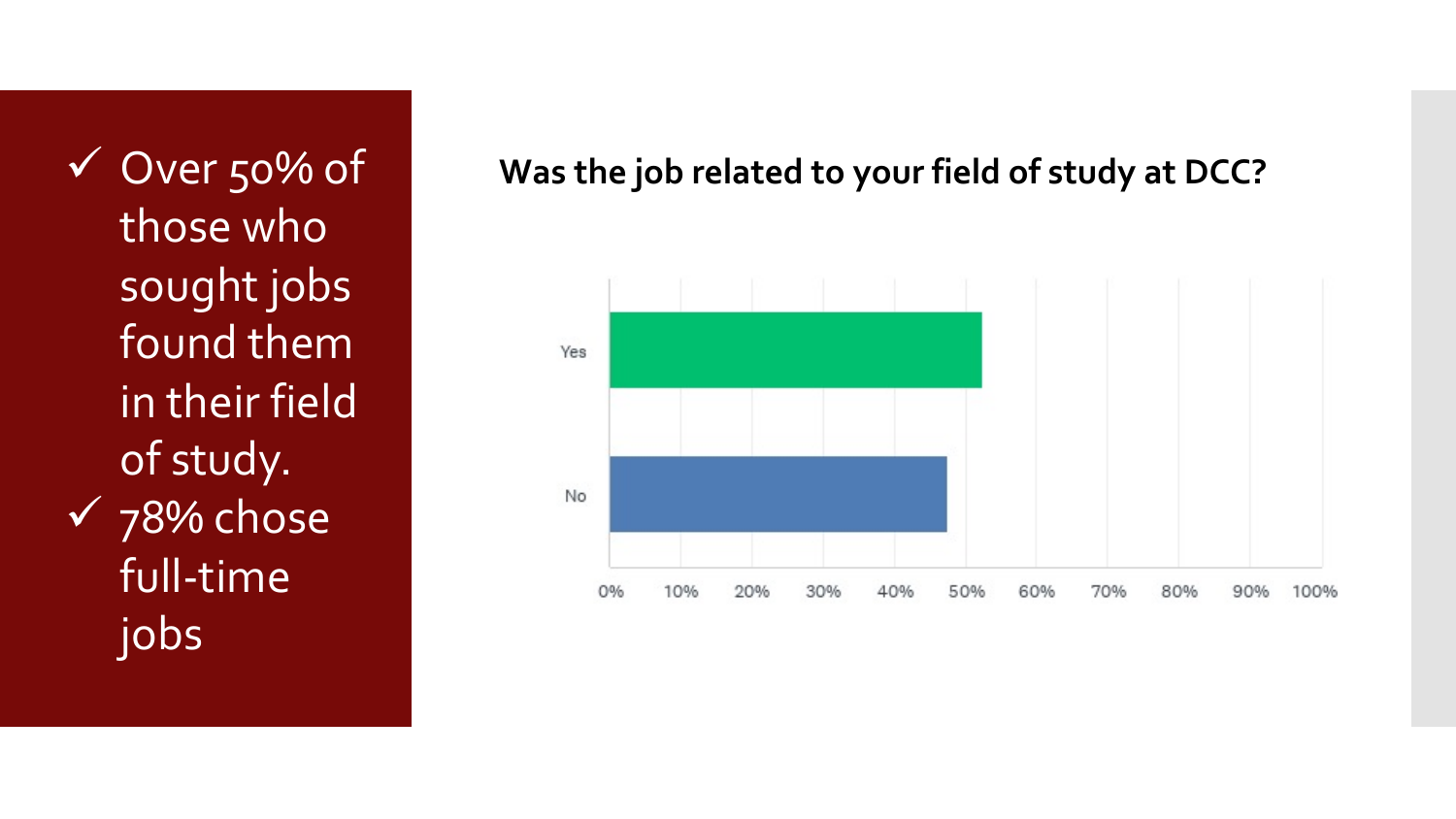$\sqrt{74\%}$  of the respondents are employed full time.  $\sqrt{85\%}$  of the respondents are employed  $\overline{\vee}$  11% are not looking for

employment

#### **Are you currently employed?**

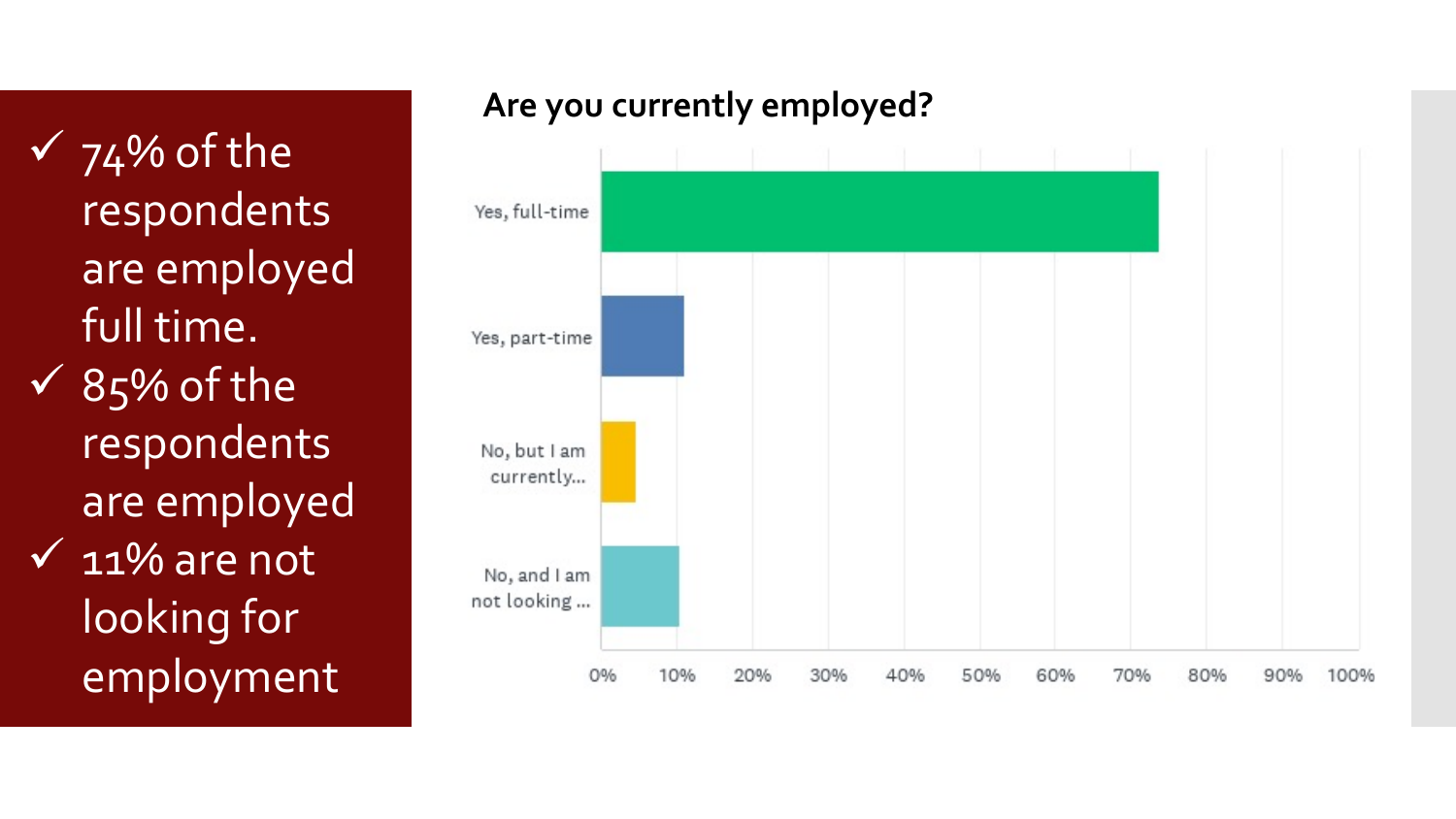$64\%$  are currently working in fields either directly related or somewhat related to their field of study at DCC

#### **Is your current job related to your field of study at DCC?**

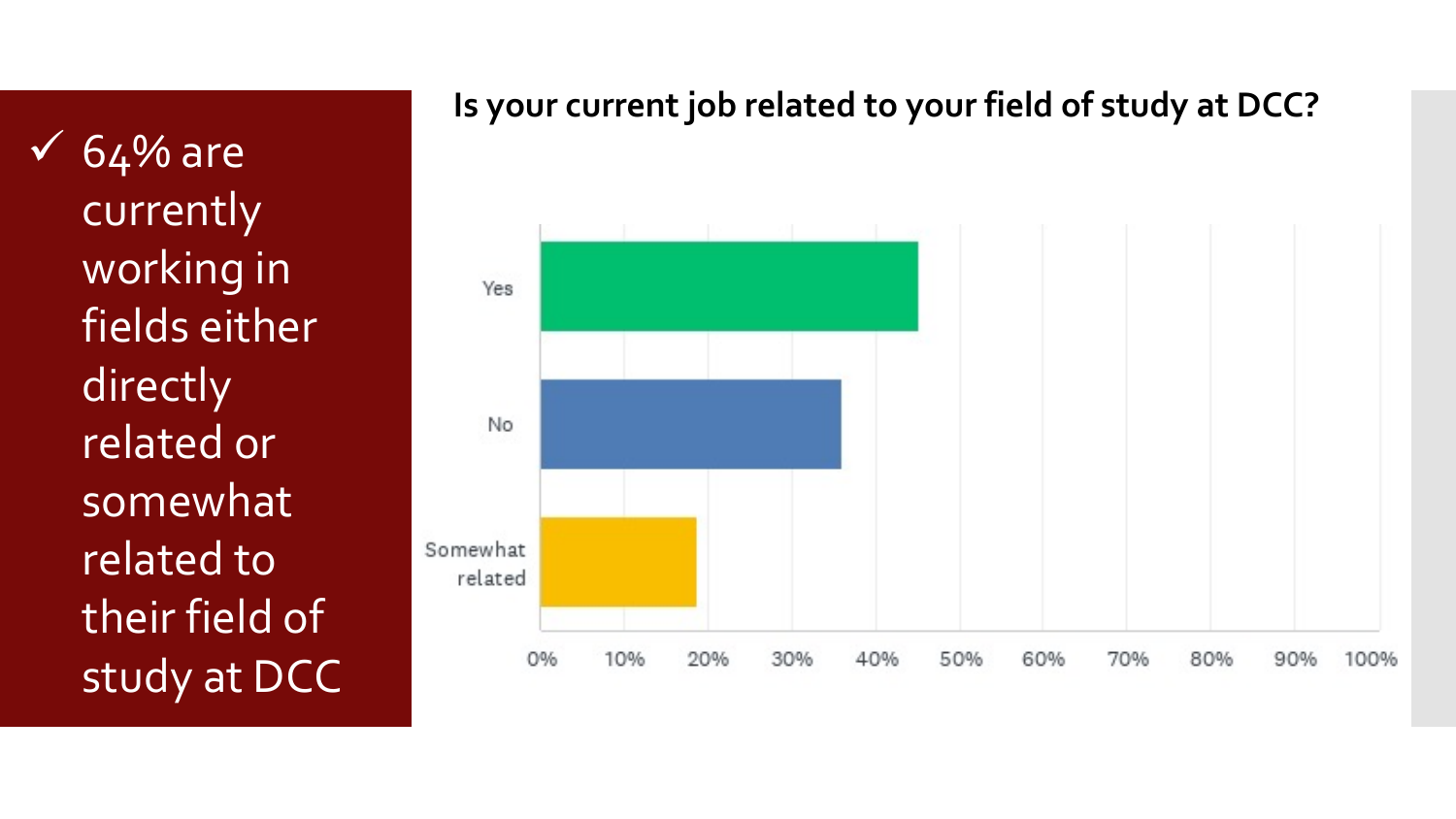vocational ministry  $\sqrt{40\%}$  of the degrees granted since 2012 were in Bible or Ministry areas

**Are you employed in vocational ministry (this could**  ü 33.33% are in **be a church or parachurch work)?**

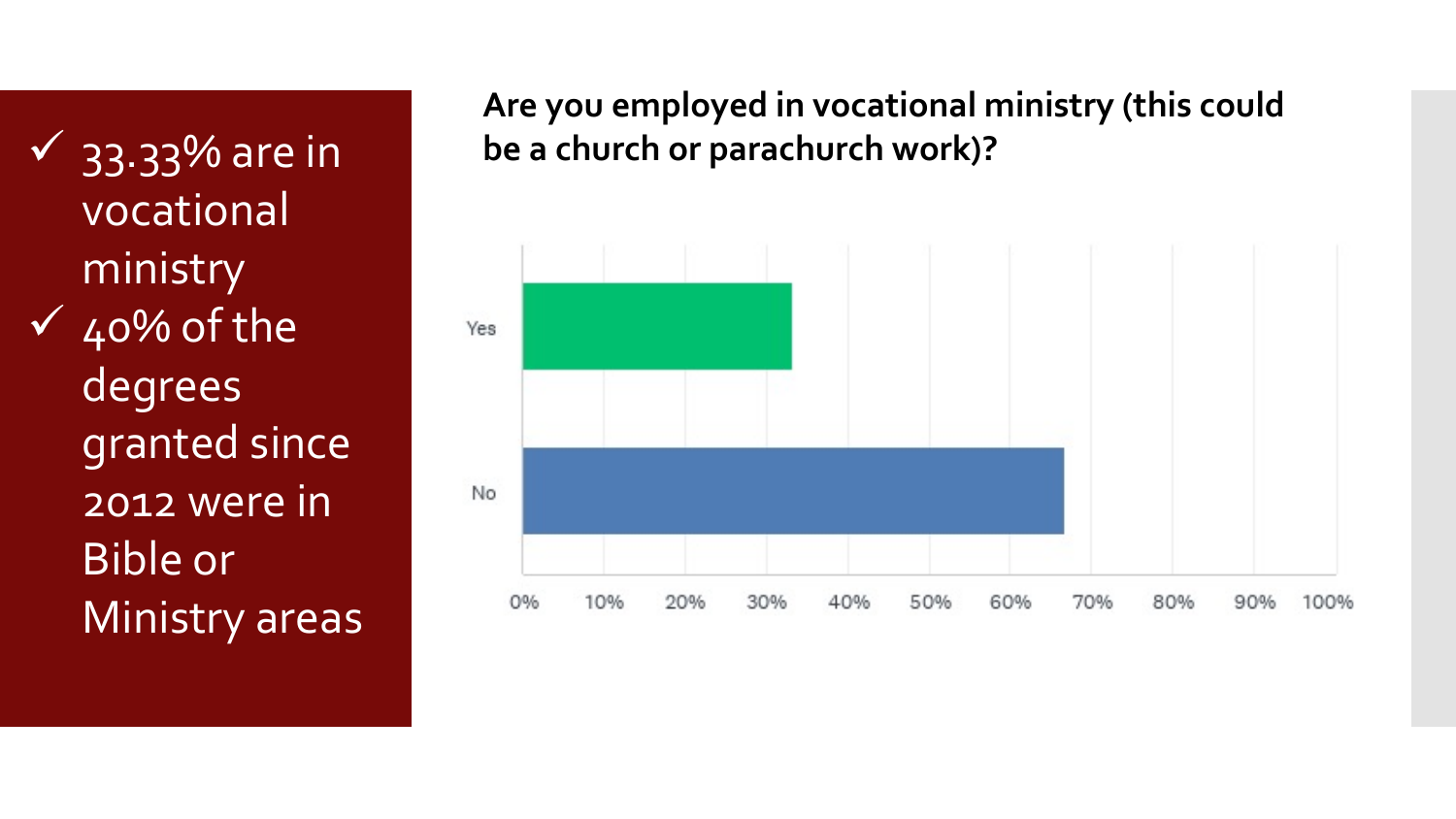have jobs related to education or training they received after graduating from DCC

#### **Is your current job related to education or training**  ü 56% currently **you acquired after graduating from DCC?**